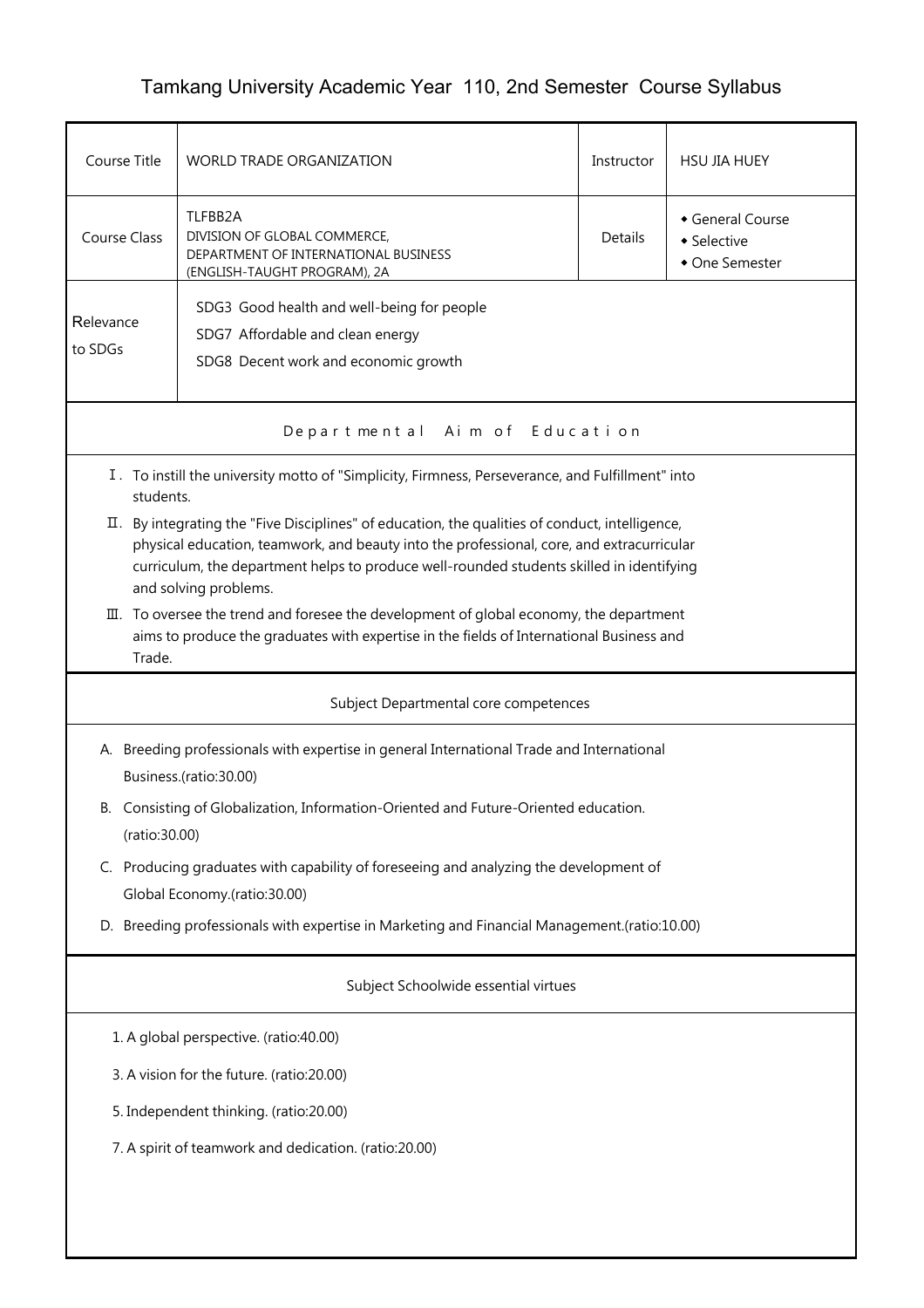|                                                                                                                                                                                                                                                                                                                                                                                                                                                                                                                                                                                                                                                                                                            | The World Trade Organization (WTO) is an international organization for<br>liberalizing trade and provides the following three main functions: (1) a forum for<br>governments to negotiate trade agreements, (2) a place for them to settle trade<br>disputes, and (3) an organization to operate a system of trade rules. At its heart are<br>Course<br>the WTO agreements, negotiated and signed by the bulk of the world' s trading<br>Introduction<br>nations. These documents provide the legal ground-rules for International<br>commerce. They are essentially contracts, binding governments to keep their trade<br>policies within agreed limits. |                                                                                                                                                                                                                                                                            |                          |                                                                                                                    |                                                                                                     |  |  |  |
|------------------------------------------------------------------------------------------------------------------------------------------------------------------------------------------------------------------------------------------------------------------------------------------------------------------------------------------------------------------------------------------------------------------------------------------------------------------------------------------------------------------------------------------------------------------------------------------------------------------------------------------------------------------------------------------------------------|------------------------------------------------------------------------------------------------------------------------------------------------------------------------------------------------------------------------------------------------------------------------------------------------------------------------------------------------------------------------------------------------------------------------------------------------------------------------------------------------------------------------------------------------------------------------------------------------------------------------------------------------------------|----------------------------------------------------------------------------------------------------------------------------------------------------------------------------------------------------------------------------------------------------------------------------|--------------------------|--------------------------------------------------------------------------------------------------------------------|-----------------------------------------------------------------------------------------------------|--|--|--|
| The correspondences between the course's instructional objectives and the cognitive, affective,<br>and psychomotor objectives.<br>Differentiate the various objective methods among the cognitive, affective and psychomotor<br>domains of the course's instructional objectives.<br>I. Cognitive: Emphasis upon the study of various kinds of knowledge in the cognition of<br>the course's veracity, conception, procedures, outcomes, etc.<br>II. Affective : Emphasis upon the study of various kinds of knowledge in the course's appeal,<br>morals, attitude, conviction, values, etc.<br>III. Psychomotor: Emphasis upon the study of the course's physical activity and technical<br>manipulation. |                                                                                                                                                                                                                                                                                                                                                                                                                                                                                                                                                                                                                                                            |                                                                                                                                                                                                                                                                            |                          |                                                                                                                    |                                                                                                     |  |  |  |
| No.                                                                                                                                                                                                                                                                                                                                                                                                                                                                                                                                                                                                                                                                                                        |                                                                                                                                                                                                                                                                                                                                                                                                                                                                                                                                                                                                                                                            | <b>Teaching Objectives</b>                                                                                                                                                                                                                                                 |                          |                                                                                                                    | objective methods                                                                                   |  |  |  |
| 1                                                                                                                                                                                                                                                                                                                                                                                                                                                                                                                                                                                                                                                                                                          |                                                                                                                                                                                                                                                                                                                                                                                                                                                                                                                                                                                                                                                            | To understand the global system of trade rules;<br>Cognitive<br>To comprehend the basic principles of the WTO;<br>To have a better understanding of the international trade issue;<br>To discuss and explain some of the most important and complex<br>issues of our time. |                          |                                                                                                                    |                                                                                                     |  |  |  |
|                                                                                                                                                                                                                                                                                                                                                                                                                                                                                                                                                                                                                                                                                                            |                                                                                                                                                                                                                                                                                                                                                                                                                                                                                                                                                                                                                                                            |                                                                                                                                                                                                                                                                            |                          | The correspondences of teaching objectives : core competences, essential virtues, teaching methods, and assessment |                                                                                                     |  |  |  |
| No.                                                                                                                                                                                                                                                                                                                                                                                                                                                                                                                                                                                                                                                                                                        | Core Competences                                                                                                                                                                                                                                                                                                                                                                                                                                                                                                                                                                                                                                           |                                                                                                                                                                                                                                                                            | <b>Essential Virtues</b> | <b>Teaching Methods</b>                                                                                            | Assessment                                                                                          |  |  |  |
| 1                                                                                                                                                                                                                                                                                                                                                                                                                                                                                                                                                                                                                                                                                                          | <b>ABCD</b>                                                                                                                                                                                                                                                                                                                                                                                                                                                                                                                                                                                                                                                |                                                                                                                                                                                                                                                                            | 1357                     | Lecture, Discussion                                                                                                | Testing,<br>Discussion(including<br>classroom and online),<br>Report(including oral and<br>written) |  |  |  |
|                                                                                                                                                                                                                                                                                                                                                                                                                                                                                                                                                                                                                                                                                                            |                                                                                                                                                                                                                                                                                                                                                                                                                                                                                                                                                                                                                                                            |                                                                                                                                                                                                                                                                            |                          | Course Schedule                                                                                                    |                                                                                                     |  |  |  |
|                                                                                                                                                                                                                                                                                                                                                                                                                                                                                                                                                                                                                                                                                                            | <b>Course Contents</b><br>Date<br>Week                                                                                                                                                                                                                                                                                                                                                                                                                                                                                                                                                                                                                     |                                                                                                                                                                                                                                                                            | Note                     |                                                                                                                    |                                                                                                     |  |  |  |
| 1                                                                                                                                                                                                                                                                                                                                                                                                                                                                                                                                                                                                                                                                                                          | $111/02/21 \sim$<br>111/02/25                                                                                                                                                                                                                                                                                                                                                                                                                                                                                                                                                                                                                              | Course, Methodology, Evaluation Introduction, WTO<br>Basic Introduction.                                                                                                                                                                                                   |                          |                                                                                                                    |                                                                                                     |  |  |  |
| 2                                                                                                                                                                                                                                                                                                                                                                                                                                                                                                                                                                                                                                                                                                          | $111/02/28$ ~<br>A Virtual Tour of the WTO<br>111/03/04                                                                                                                                                                                                                                                                                                                                                                                                                                                                                                                                                                                                    |                                                                                                                                                                                                                                                                            |                          |                                                                                                                    |                                                                                                     |  |  |  |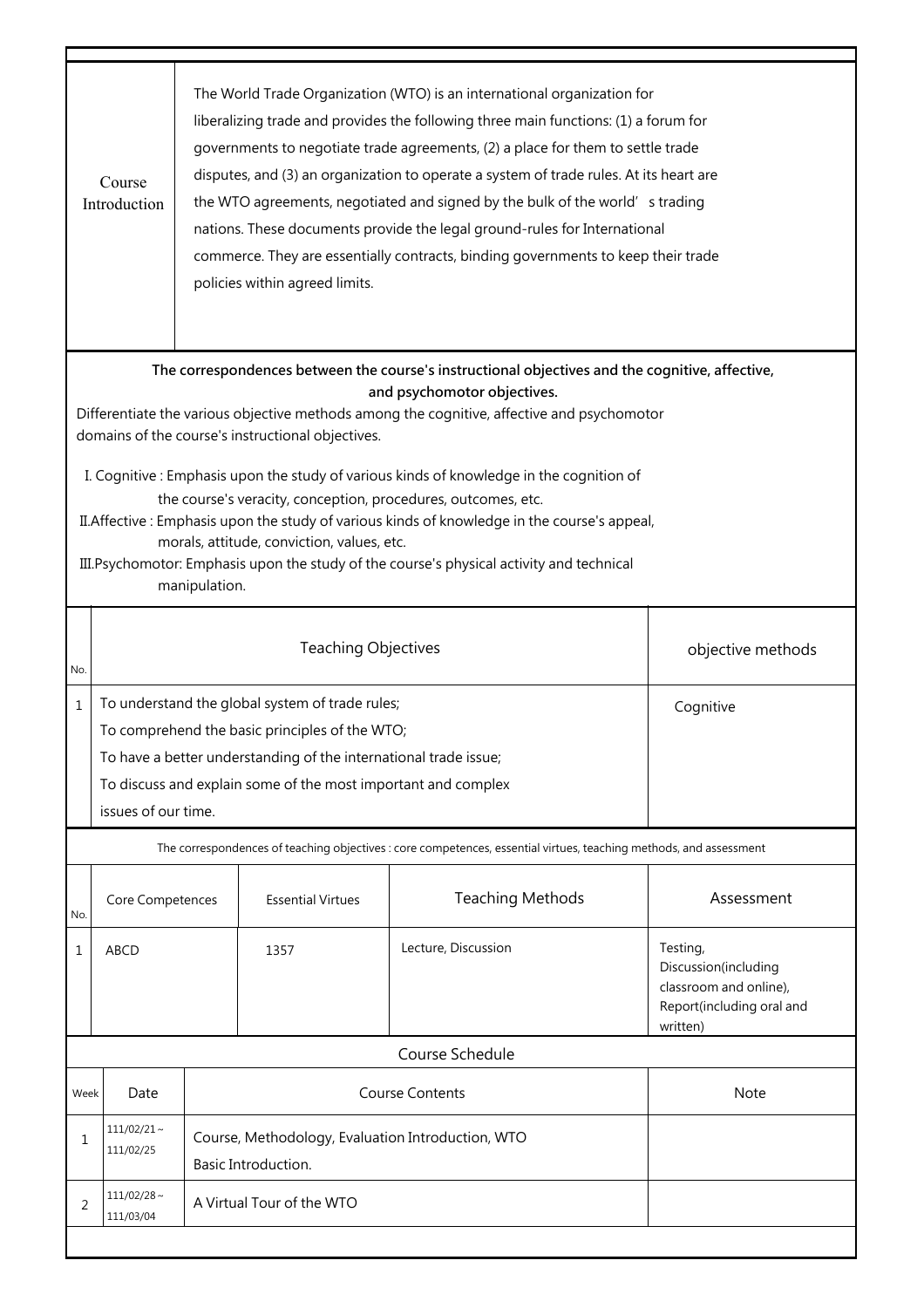| 3                                          | $111/03/07 \sim$<br>111/03/11 | Understanding the WTO - Basics Part I                                                                                                                                                                       |  |  |
|--------------------------------------------|-------------------------------|-------------------------------------------------------------------------------------------------------------------------------------------------------------------------------------------------------------|--|--|
| 4                                          | $111/03/14$ ~<br>111/03/18    | Understanding the WTO - Basics Part II                                                                                                                                                                      |  |  |
| 5                                          | $111/03/21$ ~<br>111/03/25    | Understanding the WTO - The Agreements Part I                                                                                                                                                               |  |  |
| 6                                          | $111/03/28$ ~<br>111/04/01    | Children's Day                                                                                                                                                                                              |  |  |
| 7                                          | $111/04/04 \sim$<br>111/04/08 | Understanding the WTO - The Agreements Part II                                                                                                                                                              |  |  |
| 8                                          | $111/04/11$ ~<br>111/04/15    | Understanding the WTO - The Agreements Part III                                                                                                                                                             |  |  |
| 9                                          | $111/04/18$ ~<br>111/04/22    | Review                                                                                                                                                                                                      |  |  |
| 10                                         | $111/04/25$ ~<br>111/04/29    | Midterm Exam Week                                                                                                                                                                                           |  |  |
| 11                                         | $111/05/02$ ~<br>111/05/06    | WTO Dispute Settlement System Part II                                                                                                                                                                       |  |  |
| 12                                         | $111/05/09$ ~<br>111/05/13    | The WTO and Other Organizations                                                                                                                                                                             |  |  |
| 13                                         | $111/05/16$ ~<br>111/05/20    | US-China trade war and its impact on the multilateral<br>trading system                                                                                                                                     |  |  |
| 14                                         | $111/05/23$ ~<br>111/05/27    | Team Debate I                                                                                                                                                                                               |  |  |
| 15                                         | $111/05/30 \sim$<br>111/06/03 | Team Debate II                                                                                                                                                                                              |  |  |
| 16                                         | $111/06/06$ ~<br>111/06/10    | Team Debate III                                                                                                                                                                                             |  |  |
| 17                                         | $111/06/13$ ~<br>111/06/17    | Team Debate IV                                                                                                                                                                                              |  |  |
| 18                                         | $111/06/20 \sim$<br>111/06/24 | Final Exam Week                                                                                                                                                                                             |  |  |
| Requirement                                |                               | The course content and progress will be adjusted accordingly based on the interaction<br>between instructor and students.                                                                                   |  |  |
|                                            | <b>Teaching Facility</b>      | Computer, Projector                                                                                                                                                                                         |  |  |
| Textbooks and<br><b>Teaching Materials</b> |                               | Teaching Platform & WTO Website                                                                                                                                                                             |  |  |
| References                                 |                               |                                                                                                                                                                                                             |  |  |
| Number of<br>Assignment(s)                 |                               | (Filled in by assignment instructor only)                                                                                                                                                                   |  |  |
| Grading<br>Policy                          |                               | Attendance:<br>30.0 %<br>$\blacklozenge$ Midterm Exam: 20.0 %<br>$\blacklozenge$ Mark of Usual : 20.0 %<br>$\blacktriangleright$ Final Exam:<br>30.0 %<br>$\blacklozenge$ 0ther $\langle \rangle$ :<br>$\%$ |  |  |